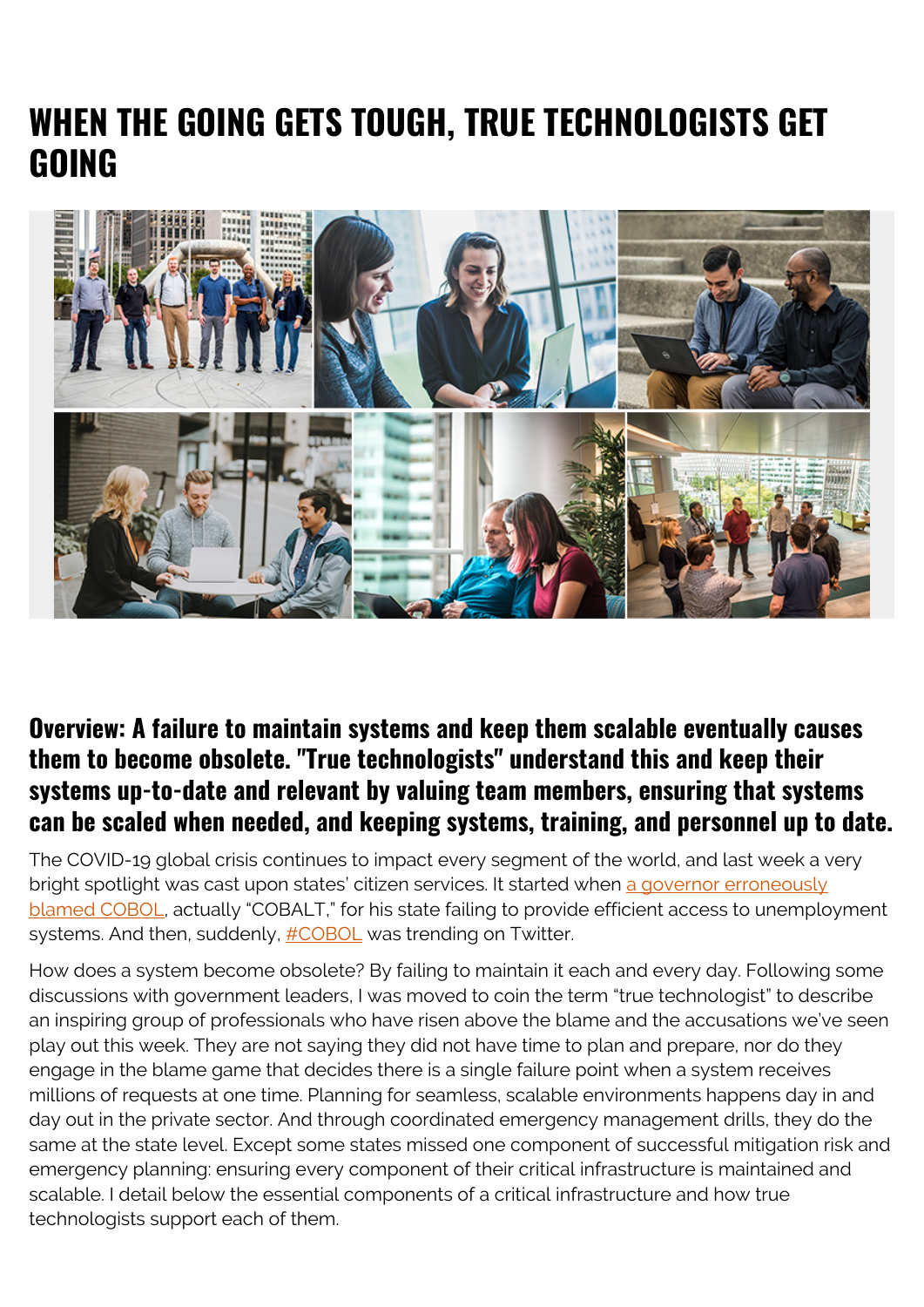## **True Technologists in Action**

**People:** The most critical component in government today is the people who keep it running every day, no matter what. They have nicknamed themselves the "WeBe's…we be there when you get here…we be there when you're gone." When I first heard this, I thought it was a slam against me as a leader. Then I realized they are right. They survived multiple CTOs and reorganizations, audits and legislative changes. But at the end of the day, they are the glue. When I served as CTO for the State of Arkansas, partners would come and market their latest technologies to me. My response was a simple one: If my team needs it to do their jobs and it helps them with their technology efforts, they will bring me their recommendation for your product. *True technologists value their team members.*

**Processes:** I watched a news report on the distribution of paper applications for unemployment in Miami, Florida. Masses of people were grabbing forms…and you guessed it…there was no social distancing. What process was being reported on? How do I file for unemployment when systems are unavailable? The Governor of Florida had a logical response: these are unprecedented times and our systems are overwhelmed. And, then Florida began hiring personnel to process the claims. And their platform? It isn't a mainframe. They ordered 72 servers to meet the increased demand. Other states posted a simple message: If you are already receiving unemployment benefits, please call…and they named a specific time. They added a note that this will help those who had never filed for unemployment get through the increased volume of requests. *And then, true technologists shored up their infrastructure rapidly to meet the increased demand, and they hired additional personnel to assist is the human component of reviewing claims for assistance.*

**Tools:** When #COBOL began trending, everyone was quick to paint the picture of an old, decrepit programmer who was the only person with the keys to the Mainframe Kingdom. [Not true.](https://www.itproportal.com/features/four-reasons-why-next-gen-developers-should-want-to-work-on-the-mainframe) Remember how I directed my partners to sell to my teams who were actually using the products? Modernized tools are available today at Compuware to demystify your code and increase your efficiency, velocity and quality for your citizen services. And if you have not identified your mainframe systems as critical infrastructure, and identified your technology teams as essential personnel, failures will occur. It will take time to address those failures. Citizen services will become unresponsive. *True technologists have planned for staffing levels, trained personnel and kept training curriculum up to date, maintained systems at current release levels and continued to invest in modernization efforts across every critical infrastructure platform, including the mainframe.*

## **What's Next?**

When we return to normal in the upcoming months, we will look back and analyze what we could have done better, and what we need to make sure never happens again. Let's start making that list now. *In the event of another global disaster, true technologists will know exactly where to look, what to do once they find their resources, what tools are needed for modernization, and how to make sure they are ready if the time comes.* But that's not enough. You've got to ensure your mainframe is on the list along with the technologists who support it. Those who program services to execute on it should be on the top of your list. It isn't your grandmother's COBOL; your mainframe is definitely not an archaic processor, and you don't have to look for your programmers in retirement communities. Take a look at BMC Compuware's average developer community, where recent college graduates make up 30% of our team.

There's no place in this brave new world for apathetic [public sector leaders with fixed mindsets.](https://gcn.com/articles/2020/03/17/mainframe-resistant-mindsets.aspx?utm_content=122345671&utm_medium=social&utm_source=linkedin&hss_channel=lcp-1976) The COBOL leaders and mainframe technologists in the trenches will continue to make the world run